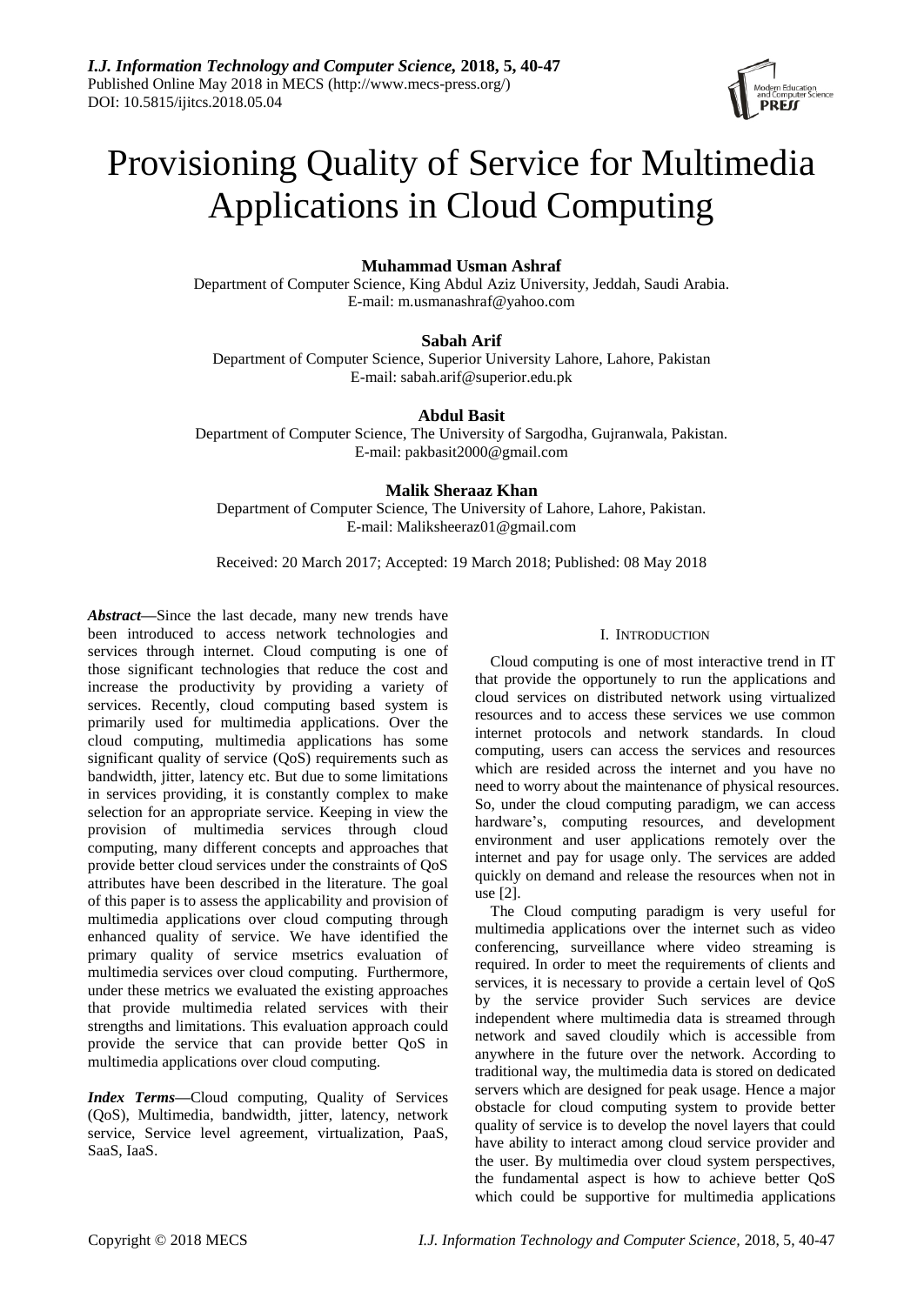and services over the network [10]. Moreover by future perspectives, many new High Performance Computing approaches are being introduced to overcome multimedia application challenges over cloud computing [34]. Based on HPC many approaches were proposed that can deal such cloud based applications [35, 36].

In order to provisioning such QoS, a lot of companies are working on cloud computing technology to fulfil the user demand under then QoS parameters constraints such as: Netflix, YouTube, Rulu, and Facebook etc. In order to provision of QoS for multimedia services in cloud computing, a variety of models and architectures are proposed. We have made a widespread survey on QoS for multimedia applications in Cloud computing with respect to their proposed frameworks, strengths and Limitations. We also described the cloud computing architecture that is the base architecture in order to provision of QoS for multimedia applications.

Further, other sections of this paper are organized in such a way that, section II describe the basic architecture for cloud computing. Section III explains the others contribution in provision QoS for multimedia applications in cloud computing. In section IV, we have presented a comprehensive analysis of proposed solutions with their strong points and weakness and then conclusion and future directions in last V section is presented.

### II. BASIC ARCHITECTURE OF CLOUD COMPUTING

Basically, cloud computing comprises of three fundamental layered architectures including Infrastructure as a Service (IaaS) which is considered as the bottom layer in cloud computing system, Platform as a Service (PaaS) the middle layer in architecture and the third top most layer Software as a Service (SaaS) [1].

In current trend, the technologies that involve the provisions of QoS for multimedia applications are majorly following the cloud computing architecture as a base architecture [1]. Therefore a brief description of this base architecture is as follows:

#### *A. IAAS*

The bottom layer IaaS (Infrastructure as a Service) in cloud computing architecture is creditworthy to provide the physical infrastructure (such as VMs, Hardware resources, storage, network resources) by a vendor which you can access over internet and use to install your software, build or deploy your applications i.e.: Amazon Rackspace. The suitable situations for IaaS to be applicable are as follows:

- When demand is volatile—that is, any time there are significant spikes and troughs of demand on the infrastructure
- For new organizations without the capital to invest in hardware
- When the organization is growing rapidly and scaling hardware would be problematic
- When there is pressure on the organization to limit capital expenditure and to move to operating expenditure
- For specific line of business, trial, or temporary infrastructure needs

Furthermore there are several characteristics for IaaS layer in a cloud computing system which are given as below:

- Resources distributed as a service
- Allows for dynamic scaling
- Has a variable cost, utility pricing model
- Generally includes multiple users on a single piece of hardware

# *B. PAAS*

The second and middle layer PAAS (Platform as a service) that is essential part of cloud computing architecture which is capable to deliver the deployment service for user application over the cloudy system. PaaS provides a server along with software environment such as development tools, video on demand, databases etc. The most famous PaaS service provider such as Microsoft Azure platform [32] which is facilitate the users to deploy the applications. Another one as Google App engine [33] contained built in services to build a scalable application. PaaS layer could be idealistic in following circumstances:

- The application needs to be highly portable in terms of where it is hosted.
- Proprietary languages or approaches would impact the development process.
- A proprietary language would hinder later moves to another provider (concerns about vendor lockin).
- Application performance requires customization of the underlying hardware and software

# *C. SAAS*

The third and most upper layer SaaS (Software as a Service) is responsible to provide the services such as word processing. During interaction between service provider and the user, set of Service level agreements (SLAs) are used to determine that at what level of performance and QoS is demanded by the user. Some fundamental characteristics of SaaS layer are as follows:

- Web access to commercial software
- Software managed from a central location
- Software delivered in a "one to many" model
- Users not required to handle software upgrades and patches
- Application Programming Interfaces (APIs) allow for integration between different pieces of software.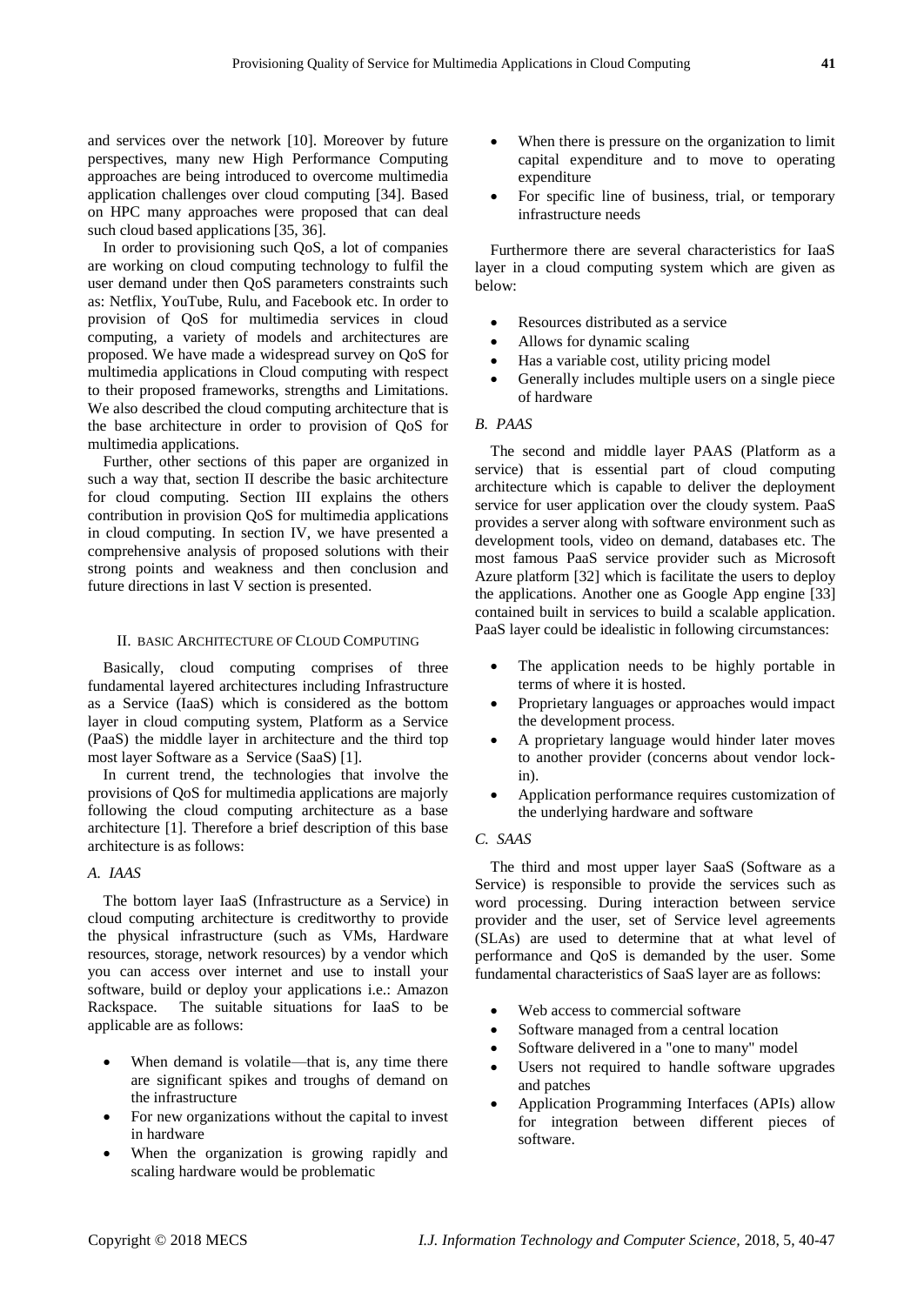

Fig.1. Cloud Service Layered Architecture [2]

Figure 1, clearly shows how users interact with cloud computing paradigm and use the services as required. Moreover, it describes that how all three fundamental layers are organized to provide different services over a cloud. These layers are considered and being follow for any large scaled cloud system. Based on these layers and leading to QoS in cloud, we have defined different QoS metrics for multimedia applications which have been described in next section.

## III. QOS METRICS FOR CLOUDY MULTIMEDIA EVALUATION

Distinctly the selection of an appropriate framework depend on provision of its features that could be evaluated through fundamental metrics [30]. In this section, we have presented the fundamental aspects and their perspective QoS metrics through that the services (which provide QoS for multimedia applications over cloud computing) could be evaluated. Ordinarily, QoS in multimedia applications is evaluated on the base of some limited functional and non-functional quality attributes. Our taxonomy of QoS metrics based on four fundamental aspects including service performance [16][17][18][19] presented in table 1, economics [20][21][22] described in table 2, security [24][25][26] described in table 3 and , QoS attributes [27][28] (such as bandwidth, jitter, latency) presented in table 4 as follows below:

*Symbols description: '' states that the corresponding parameter is in failure while '' state that attribute working fine.*

| <b>QoS Metrics (performance)</b> |   |   | <b>Description</b>                                                                 |  |  |
|----------------------------------|---|---|------------------------------------------------------------------------------------|--|--|
| Comp.Time Stor.Rsp C.Time        |   |   |                                                                                    |  |  |
|                                  |   |   | Service performance in Data streaming, processing and storage response is perfect. |  |  |
|                                  | ✓ | × | Communication issue states bad streaming and data throughput is affected.          |  |  |
|                                  | × | ✓ | Streamed data problem could cause of over streaming and delay in packets.          |  |  |
|                                  | × | × | Service not responding properly due to problem during streaming and local access.  |  |  |
|                                  |   | ✓ | Service performance decreased due to low computation but no packet loss.           |  |  |
|                                  |   | × | Performance is almost zero due to neither computation and nor streaming properly.  |  |  |
|                                  | × | √ | Performance affected by delay in throughput.                                       |  |  |
|                                  | × | × | Service doesn't perform.                                                           |  |  |

|        | <b>QoS Metrics (Economics)</b> |          | Description                                                                            |  |
|--------|--------------------------------|----------|----------------------------------------------------------------------------------------|--|
| T.Cost | C.I.Ratio                      | Thr.Cost |                                                                                        |  |
|        |                                |          | Economically, service performing in senses.                                            |  |
|        |                                | ×        | In average, service do perform well but not individually.                              |  |
|        | ×                              |          | Service perform within budget but ratio wise cost increased.                           |  |
|        | ×                              | ×        | In average, service is inexpensive but not tolerable by throughput.                    |  |
|        |                                |          | Service is efficient as per ratio and individually but over cost exceeds.              |  |
|        |                                | ×        | Rate of service input/output is efficient but unit wise and overall service expensive. |  |
|        | ×                              |          | Overall service is costly but outcome of cost per unit is better.                      |  |
|        | ×                              | ×        | Service couldn't perform within the budget.                                            |  |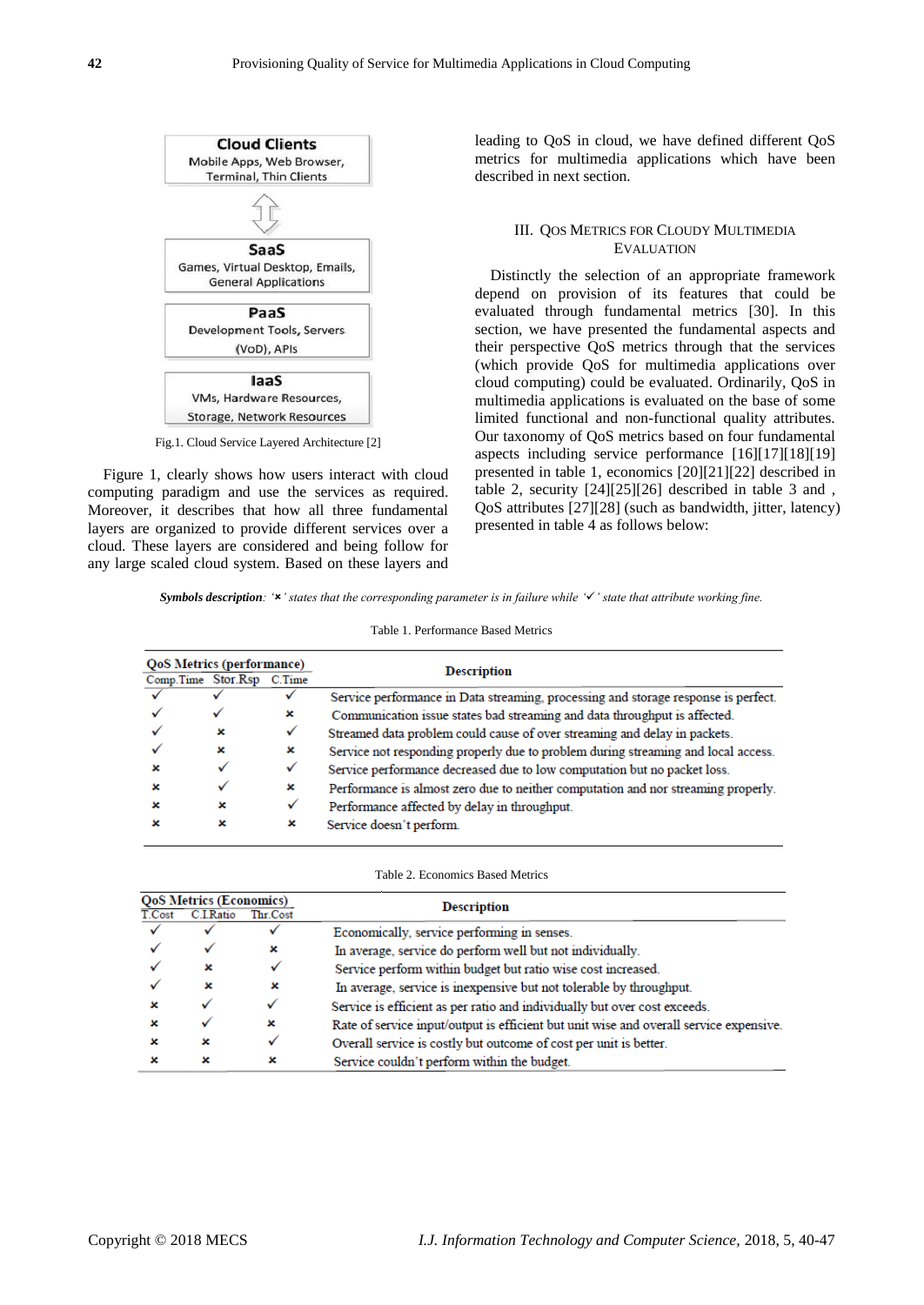| <b>QoS Metrics (Security)</b> |                |              | <b>Description</b>                                                                  |  |
|-------------------------------|----------------|--------------|-------------------------------------------------------------------------------------|--|
| Conf.                         | Sens.<br>Auth. |              |                                                                                     |  |
|                               |                | $\checkmark$ | Service fully secured.                                                              |  |
|                               | ✓              | ×            | Verification from destination is not sure in service but data streaming is secured. |  |
|                               | ×              |              | Data stream is entrusted and verified but need to                                   |  |
|                               | ×              | ×            | Provided service is confidential but acquired verification.                         |  |
| ×                             | ✓              | ✓            | Service provides validation from source/destination but required concealment.       |  |
| ×                             |                | ×            | Streaming data is untrusted and non-verified but unsusceptible.                     |  |
| ×                             | ×              | ✓            | Data is verified but streamed over untrusted and susceptible service.               |  |
| ×                             | ×              | ×            | Service is fully unsecured.                                                         |  |

Table 3. Security Based Metrics

*Abbreviations:* Confidentiality (Conf.), Sensitivity (Sens.), Authentication (Auth.) [24][25][26][29][31]

#### IV. QOS PROVISION APPROACHES FOR MULTIMEDIA

Hongli, Aaron and Timothy.[1] proposed an architecture for private multimedia cloud computing using virtualization infrastructure and addressed variety of challenges including heterogeneity of network and limitation of mobile devices for provisioning QoS for multimedia applications. They implemented the QoS provisioning mechanism in IaaS layer of proposed model. The proposed virtualized video streaming server architecture provides a high performance under limited cost but over a fully no implementation of all QoS parameters when it is utilized across heavy traffic over the network.

P. Manoj et al. [2] continued effort on service delivery framework for cloud service management and resource allocations automatically. By utilizing this proposed framework, it help out to manage extra consumption and reduce jitter for cloud based multimedia services. According to this framework, the basic concept is to run the cloud services on public cloud depending on network status and client's service demand. This scalable framework provides many features including availability on demand, load-balancing and robustness. In this why, a heavy traffic over the network could be prevented. The proposed model accomplishes three major functions of MM-aware cloud as follows:

- Providing and supporting the QoS
- QoS adaptation.
- Process the applications in parallel in distributed system.

Pei-Jia Yang and Yang-Fang.[3] proposed cloud computing based model an architecture *"IMS Cloud system architecture"* to access high quality multimedia services via android base appliances. They used service prioritizing mechanism and Improve system performance. They focus on heterogeneity and mobility issues using IMS QoS policy and overall video stream throughput increased using proposed architecture. The proposed model was implementable for android platform only.

Fragkiskos et al.[4] introduced a layered architecture system that relates to OSI layers model for cloud resources management in provision better QoS for multimedia applications. The proposed SPM mechanism have multiple features in QoS provisioning. It provides automated resources allocation service which is optimized and consume less bandwidth by reducing jitter. But found a drawback of increasing latency on user movement while streaming a video.

Anand V Akella and Kaiqi Xiong.[5] proposed a SDN (Software defined networking) based approach called "Open VSwitch". According to authors, the proposed model provides an opportunity to automatically switch on available path for higher priority clients to ensure the guarantee of QoS with multiple parameters such as bandwidth, number of hops and RTT. They implemented and tested the proposed model in GENI (Global Environment for Networking Innovations) but not by using Open Flow physical switch.

Michael et al. [6] introduced a new PAAS architecture targeting real-time QoS guarantees for online interactive multimedia applications. There were two major key aspects of proposed PaaS as QoS oriented Service Engineering and on demand service management. But there were some weakness for dynamic uncertainty management. This PaaS architecture is still in progress to improve the quality of service and being verified as well.

K.Saravanan and M.Lakshmi Kantham.[7] proposed an approach for advance reservation and ranking of multimedia cloud services using QoS attributes. They emphasized on QoS provision when a vast number of users request for cloud services. To overcome this issue, they proposed ranking technique. In proposed model, they explained all the QoS characteristics but not used during implementation.

S.Kumar, S.Versteeg and Rajkumar.[8] targeted quality measurement and prioritization of multimedia cloud services and proposed AHP (Analytical Hierarchical Process) based framework. In context of provision SLA and QoS, this framework create a strong competition and impacted. Authors proposed taxonomy of QoS attributes. Hence each attribute might be fall in quantifiable or nonquantifiable category. According to authors, the proposed approach is applicable for only quantifiable attributes but facing several challenges during implementation for nonquantifiable attributes.

Ruozhou et al.[9] proposed different algorithms to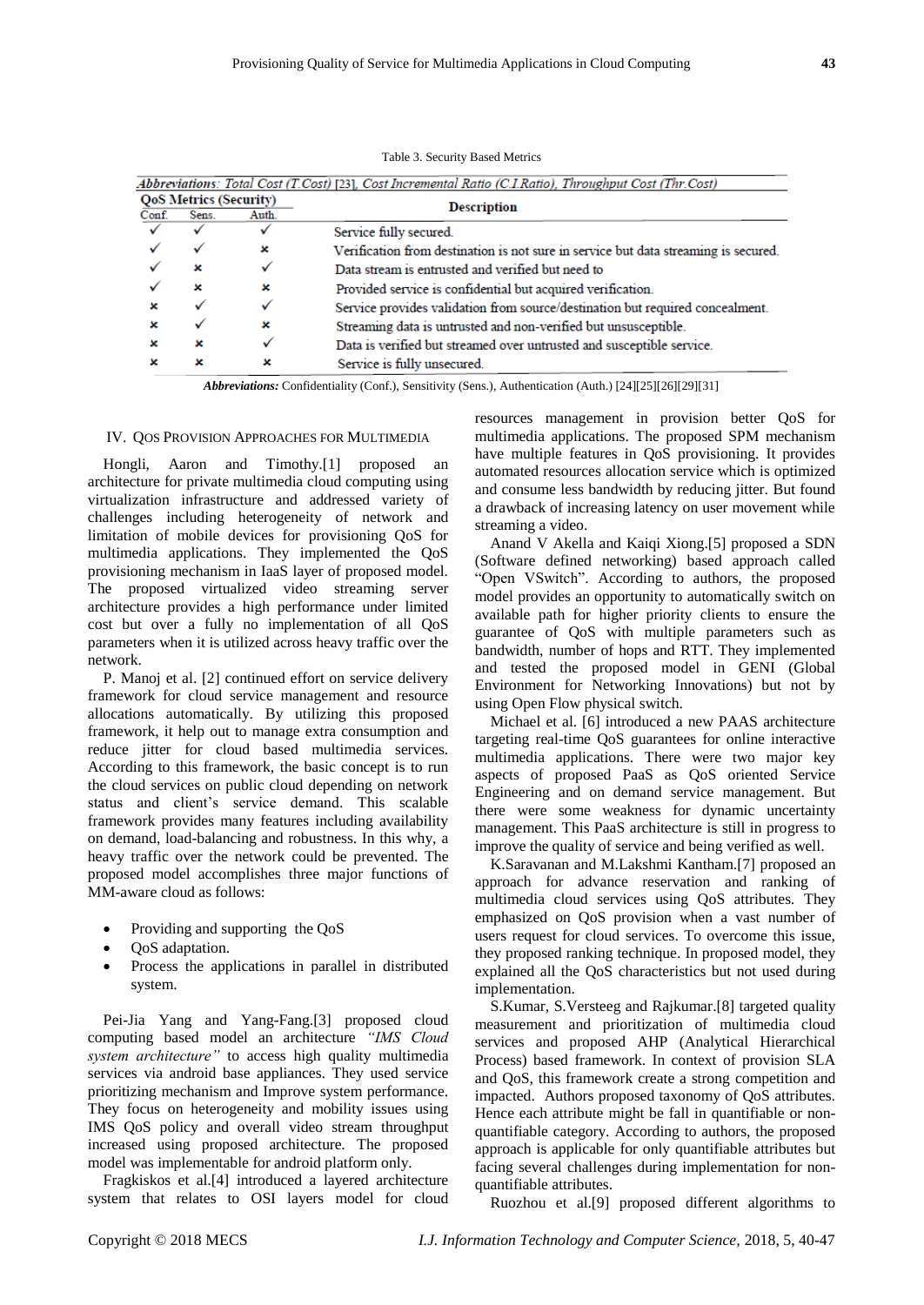make an appropriate selection for QoS-aware cloud services. Generally, a cloud computing system contained tailor-made MM cloud services through which a user could interact with cloud system. Cloud computing services are not only limited to provide the services but also interconnection among these cloud services as well. To overcome this issue, they proposed number of algorithms to select the service automatically as requested. Provision of QoS is enhanced using these algorithms and virtualization mechanism but some other major parameters were skipped like latency and jitter.

Wenwu et al [10] addressed the challenges

Worked on cloud services for multimedia over cloud computing and addressed number of challenges in QoS provisioning. In order to improve the better quality of service for multimedia applications in cloud, authors proposed a new architecture as "MEC (Media Edge Cloud)-computing architecture". Moreover, the cloud media resources could be used optimally using the proposed architecture. They also described the some future directions and problems for multimedia cloud computing and how MEC architecture could be enhanced to get better QoS of multimedia applications in cloud computing.

W.Hui, C.Lin and Yang [11] worked on three major challenges for Multimedia cloud computing such as "heterogeneity, scalability, and multimedia QoS provisioning" and proposed a new architecture as "MediaCloud". They also introduced the key technologies through which users could be provided multimedia applications and services effectively and efficiently with QoS provisioning along MediaCloud architecture. MediaCloud was designed particularly to process complex services with efficient resource allocation, scalability, and QoS provisioning. According to authors, there are still number of challenges in order to determining quality of experience (QoE) of multimedia services and how to address the potential security threats.

Yee Chen, Yi Peng.[12] worked on finding optimal service path route and proposed a QoS Aware Services Mashup(QASM) model. According to authors, QoS aware path routing is an NP-Hard problem so it must be explored deeply and fixed. They implemented the proposed model as a simulation test witch's results clarify the correctness of proposed model and algorithm and will implement a prototype of their model in a real internet environment. In actual implementation, it is important to investigate that how to include some other system properties such as stability and fault tolerance.

C. Lai, H. Wang, H. Chao and G. Nan. [13] Proposed a new system architecture for cloud based media streaming to maintain the multimedia QoS for a certain level. They proposed two interactive modules Network and DeviceAware Bayesian Prediction Module (NDBPM) used for the prediction of network and hardware features and Dynamitic Network Estimation Module (DNEM) to control switch virtual circuit (SVC) multimedia steaming and communication frequency. According to authors, the proposed solution assures for a smooth and complete multimedia streaming services. But SVC coding scheme still required a lot of consideration to make more refinement for cloud media streaming.

I. Trajkovska, J. Salvachúa and A. Velasco, [14] introduced a cloud media API that contains the built in functions to calculate QoS and its parameters automatically among cloud media service providers and its prospective clients. The proposed architecture is basically joiner of peer to peer and cloud computing that support for multimedia streaming in both CS (cloud streaming) and P2P style. Due to less implementations of proposed API, there is an open issue to implement proposed API in a cloud infrastructure by extending Isabel system functionality and also to test its consequence behavior.

A. Li, X. Yang, S. Kandula and M. Zhang [15] discussed on performance monitoring and analysis tools for multimedia application in cloud computing paradigm. These tools can be used to measure the QoS for media cloud services and data ranking as well. Furthermore, these tools also applicable to make performance comparison between different cloud services such as Rackspace, windows azure and Amazon EC2 etc. During comparison they emphasized on resources utilization, network throughput and QoS parameters at a low level performance of cloud services. Conversely, they didn't deploy the more constraints in order to achieve high QoS for multimedia applications in cloud computing.

# V. COMPARATIVE ANALYSIS AND RESULTS

In this section, we have made a comprehensive analysis of proposed approaches in era of QoS for multimedia in cloud computing. We have described the proposed approach with its strong points and limitations as well. Some of the techniques are very useful and directed in very right way but still required a lot of concentration to in order to get targeted outcome. Most of multimedia frameworks have still weaknesses in many significant parts to achieve a high QoS for multimedia applications over the network. For such a frameworks and models, there are number of open issue for future research and directions. To review the proposed approaches and its perspective strong points and limitations, follow the below: table 5.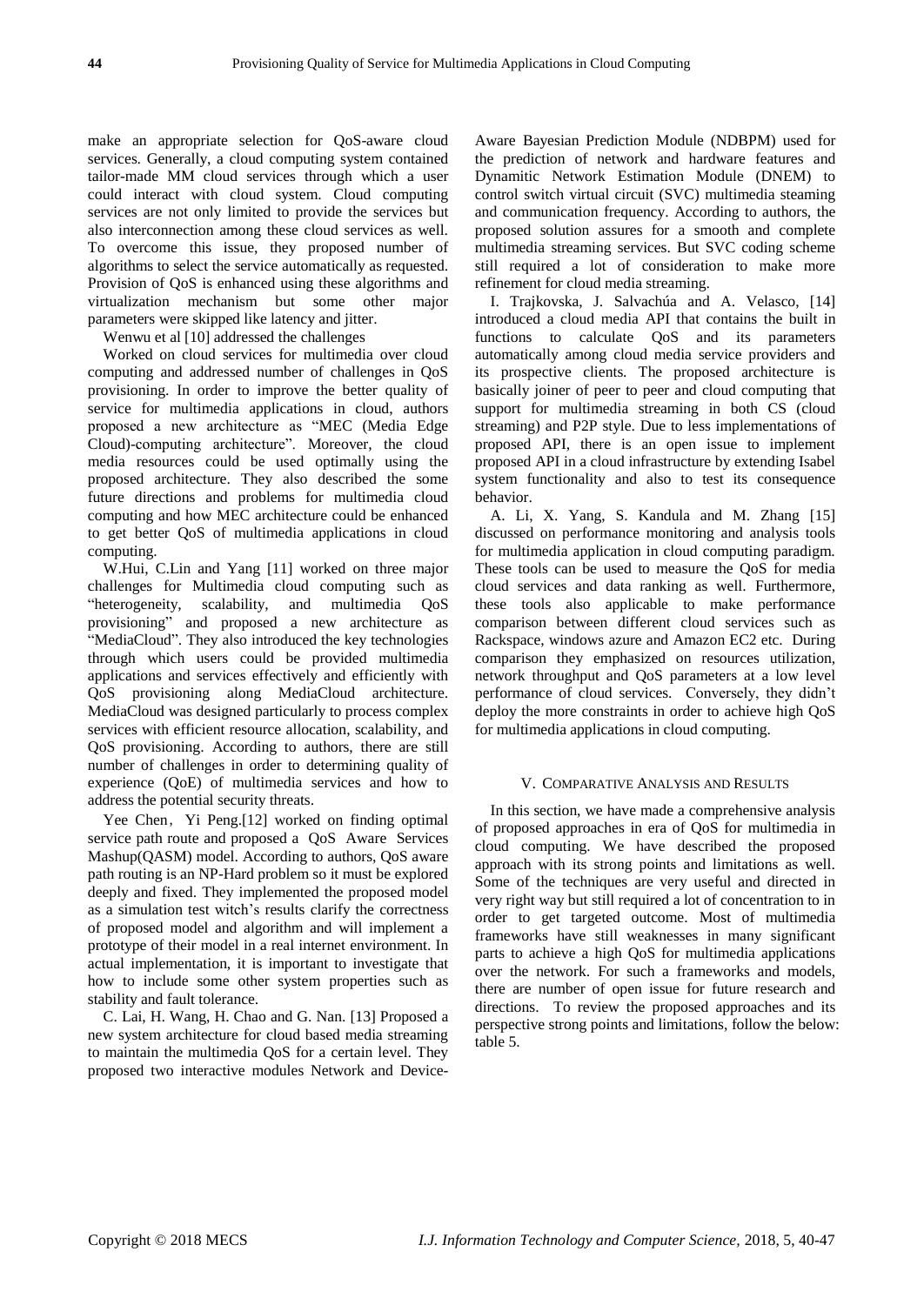| $\overline{2}$ | Service delivery framework                                                                                                                                                                                                                                                                 | QoS support, provisioning and parallel<br>processing for distributed systems.                          | No implementation at large network.<br>Performance and economically expensive.                                                                                                                                                                                                               |  |  |  |  |
|----------------|--------------------------------------------------------------------------------------------------------------------------------------------------------------------------------------------------------------------------------------------------------------------------------------------|--------------------------------------------------------------------------------------------------------|----------------------------------------------------------------------------------------------------------------------------------------------------------------------------------------------------------------------------------------------------------------------------------------------|--|--|--|--|
| 3              | IMS Cloud system architecture                                                                                                                                                                                                                                                              | Video stream throughput increased<br>Fixed heterogeneity and mobility                                  | Implementable only for specific platform<br>"android"<br>Facing Performance challenge.                                                                                                                                                                                                       |  |  |  |  |
| $\overline{4}$ | Layered system architecture relates to<br><b>OSI</b>                                                                                                                                                                                                                                       | automated resource allocation reduce<br>bandwidth and jitter                                           | increase of latency as a user moves while<br>streaming                                                                                                                                                                                                                                       |  |  |  |  |
| 5              | Open vSwitch based algorithm                                                                                                                                                                                                                                                               | Switch service automatically priority base<br>including perms (bandwidth, RTT, and the<br>no. of hop). | Not implemented and tested by using Open<br>Flow physical switch                                                                                                                                                                                                                             |  |  |  |  |
| 6              | New PAAS architecture                                                                                                                                                                                                                                                                      | QoS oriented Service Engineering<br>On demand service management                                       | Lake of assurance for dynamic uncertainty<br>management<br>Still in progress to improve the quality of PaaS                                                                                                                                                                                  |  |  |  |  |
| $\tau$         | Ranking and advanced reservation<br>framework                                                                                                                                                                                                                                              | Explained basic QoS attributes such as<br>bandwidth, jitter, etc.                                      | No implementation practically for mentioned<br>OoS attributes.                                                                                                                                                                                                                               |  |  |  |  |
| 8              | AHP(Analytical Hierarchical Process)<br>based framework                                                                                                                                                                                                                                    | Approachable only for quantifiable<br>attributes                                                       | Several challenges faced during achieving non-<br>quantifiable attributes                                                                                                                                                                                                                    |  |  |  |  |
| 9              | Proposed different algorithms                                                                                                                                                                                                                                                              | Automatic service selection on requested.                                                              | Some major parameters skipped like latency<br>and jitter.                                                                                                                                                                                                                                    |  |  |  |  |
| 10             | MEC(Media Edge Cloud)-computing<br>architecture                                                                                                                                                                                                                                            | <b>High Provision OoS</b><br>Optimal resource allocation                                               | Mentioned future work and problems in MEC.                                                                                                                                                                                                                                                   |  |  |  |  |
| 11             | MediaCloud architecture                                                                                                                                                                                                                                                                    | Resource allocation, scalability, and<br>multimedia QoS provisioning                                   | determining (QoS) of MM services and to<br>address potential security threats                                                                                                                                                                                                                |  |  |  |  |
| 12             | QoS Aware Services Mashup (QASM)<br>model                                                                                                                                                                                                                                                  | Optimal QoS path route allocation                                                                      | No real internet environment implementation                                                                                                                                                                                                                                                  |  |  |  |  |
| 13             | NDBPM and DNEM Modules                                                                                                                                                                                                                                                                     | Provide smooth multimedia streaming<br>services                                                        | SVC coding scheme is not implementable for<br>large network traffic. Need refinement.                                                                                                                                                                                                        |  |  |  |  |
| 14             | Joined (P-2-P and Cloud computing) API                                                                                                                                                                                                                                                     | Calculate QoS and its parameters<br>automatically by providing media services                          | Need implementation for Isabel system<br>functionality and test behavior                                                                                                                                                                                                                     |  |  |  |  |
| 15             | Performance monitoring and analysis tool                                                                                                                                                                                                                                                   | OoS measurement and at low level<br>performance analysis                                               | No constraint to deploy in order to achieve high<br>OoS                                                                                                                                                                                                                                      |  |  |  |  |
|                | The above evaluation shows how the proposed services<br>having limitations in order to provide QoS for multimedia<br>applications over cloud computing. Majorly QoS<br>attributes and performance aspects are still required a lot<br>of considering by future perspective because still a |                                                                                                        | evaluate the service by different aspects. These Qc<br>metrics are classified into four major aspects includir<br>Service performance, service economy, service attribute<br>and service security. Furthermore, through a critic<br>analysis, we have evaluated the strengths and limitation |  |  |  |  |
|                |                                                                                                                                                                                                                                                                                            |                                                                                                        |                                                                                                                                                                                                                                                                                              |  |  |  |  |

Table 5. Evaluation of proposed techniques and frameworks

**Ref. Proposed Approaches Strong Points Limitations**

Architecture of Multimedia cloud<br>
Conputing All QoS attributes are considered only.<br>
No implementation in respectively.

massive bandwidth is required to deliver better service which directly affect the overall economics of service provision. However, QoS attributes, communication time, computational time and storage response are the primarily areas that should be considered in priority to improve the services for multimedia applications in cloud computing. This evaluation is not limited to just for these listed proposed frameworks but could be implementable to evaluate in future being proposed approaches.

#### VI. CONCLUSION

The Cloud computing is one of the new emerging technology which has made a rapid growth to offer cloud based media services to various consumers. Recently, Cloud computing is being used for multimedia applications extensively. It is constantly complex to make selection for an appropriate service that could provide better quality of service for multimedia applications over cloud computing. Distinctly the selection of an appropriate framework depend on provision of its features that could be evaluated through fundamental metrics. We have presented some fundamental QoS metrics that could

evaluate the service by different aspects. These QoS metrics are classified into four major aspects including Service performance, service economy, service attributes and service security. Furthermore, through a critical analysis, we have evaluated the strengths and limitations of the existing approaches that provide services for multimedia applications in cloud computing. The proposed evaluation approach could guarantee it that the selected service could provide better QoS or not. By future perspective, our plan is to propose a framework that could provide better QoS by evaluating through these defined metrics.

No implementation in real network

#### **REFERENCES**

- [1] H. Luo, A. Egbert and T. Stahlhut, "QoS Architecture for Cloud-based Media computing". IEEE. Dec 2012.
- [2] S. Vani, B. Bhosale, G. Shinde, R. Shinde and P. Pawar, "Cloud-Based Multimedia Storage System with QoS", International Journal of Computer Science and Information Technologies. vol. 5(2) , pp. 1173-1176, 2014.
- [3] J. Chen, S. Lin, Y. Larosa, P. Yang and Y. Fang "IMS Cloud Computing Architecture forHigh-Quality Multimedia Applications", IEEE, 2011.
- [4] F. Sardis, G. Mapp, L. Jonathan, M. Aiash, and A. Vinel, "On the Investigation of Cloud-based Mobile Media Environments with Service-Populating and QoS-aware Mechanisms".IEEE, March 2011.
- [5] A.V Akella and K. Xiong, "Quality of Service (QoS) Guaranteed Network Resource Allocation via Software Defined Networking (SDN)", International Conference on

1

Architecture of Multimedia cloud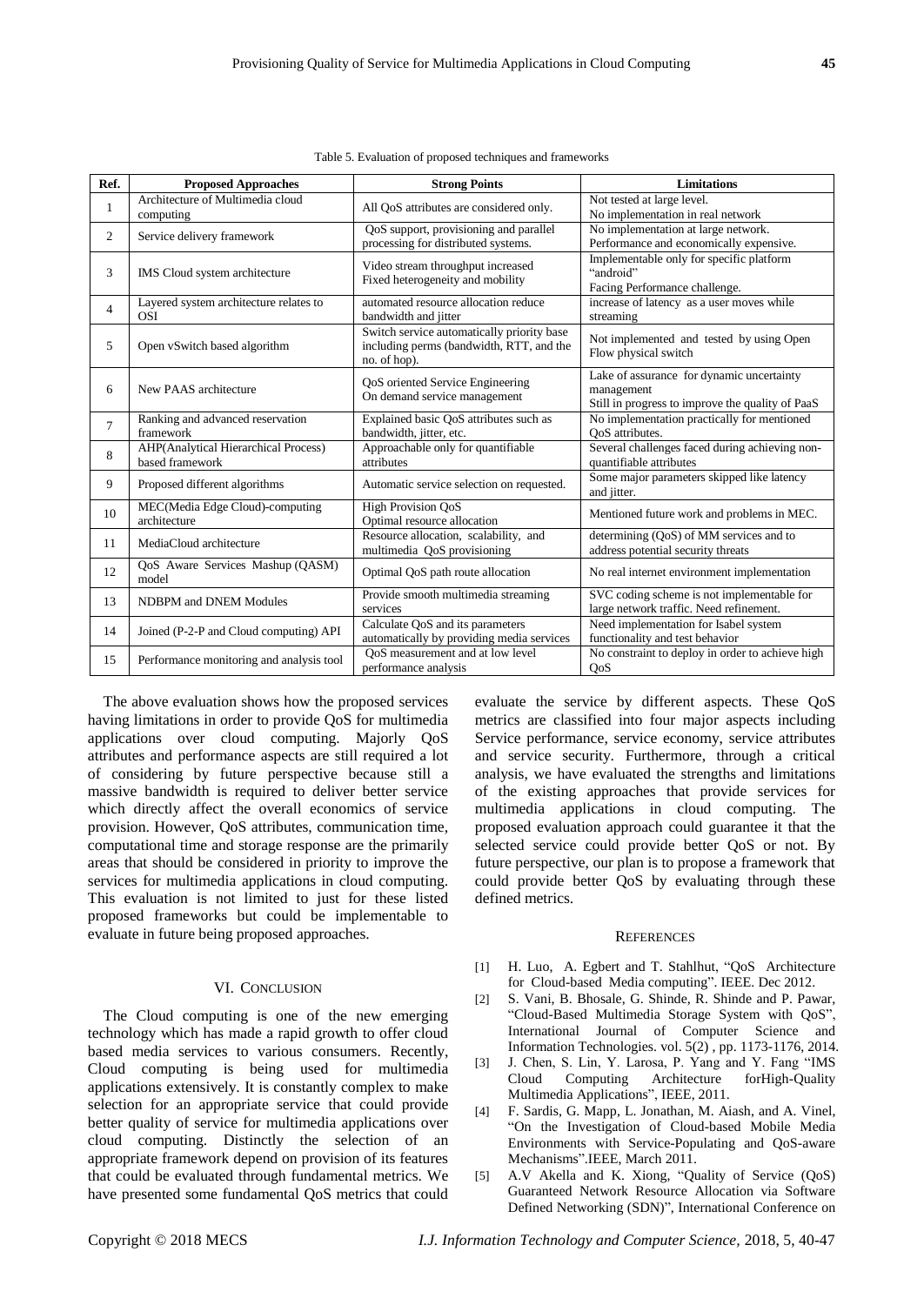Dependable, Autonomic and Secure Computing. IEEE,2014.

- [6] M. Boniface,"Platform-as-a-Service Architecture for Real-time Quality of Service Management in Clouds," Fifth International Conference on Internet and Web Applications and Services. IEEE. 2010.
- [7] K. Saravanan and M.L. Kantham, "An enhanced QoS Architecture based Framework for Ranking of Cloud Services", International Journal of Engineering Trends and Technology. Vol 4 (4). April 2013.
- [8] S.K. Garg, S. Versteeg and R. Buyya, "SMICloud: A Framework for Comparing and Ranking Cloud Services," Fourth IEEE International Conference on Utility and Cloud Computing. IEEE. 2011.
- [9] Y. Ruozhou.Yang, J. Huang, Q. Duan and Y. Tanaka "QoS-aware Service Selection in Virtualization-based Cloud Computing," International Scientific and Technological Cooperation Program. IEEE. 2013.
- [10] Z. Wenwu, L. Chong, J. Wang and L. Shipeng, "An emerging technology for providing multimedia services and applications," Digital Object Identifier. April 2011.
- [11] W. Hui, C. Lin and Y. Yang "A New Paradigm of Multimedia Computing," ksii transactions on internet and information systems. Vol 6(4). April 2012.
- [12] Y. M. Chen, Y. J. Peng, "A QoS aware services mashup model for cloud computing applications," vol 5(2). Pp. 457-472. 2013.
- [13] C. Feng, H. Wang and H Chao, "A Network and Device Aware QoS Approach for Cloud-Based Mobile Streaming, " Transactions On Multimedia.IEEE. Vol 15(4). June 2013.
- [14] I. Rajkovska, J. Salvach úa and A.M. Velasco, "A Novel P2P and Cloud Computing Hybrid Architecture for Multimedia Streaming with QoS Cost Functions, ". IEEE. 2012.
- [15] A. Li, X. Yang, S. Kandula and M. Zhang, "CloudCmp: comparing public Cloud providers", Published in the Proceedings of the 10th Annual Conference on Internet Measurement, Melbourne, Australia, 2010.
- [16] Q. He, S. Zhou, B. Kobler, D. Duffy, and T. McGlynn, "Case study for running HPC applications in public clouds," Proc. 19th ACM Int. Symp. High Performance Distributed Computing (HPDC 2010), ACM Press,Jun. 2010, pp.395–401.
- [17] Z. Li, L. O'Brien, R. Cai, and H. Zhang, "Towards a taxonomy of performance evaluation of commercial Cloud services," Proc. 5th Int. Conf. Cloud Computing (IEEE CLOUD 2012), IEEE Computer Society, Jun. 2012, to appear.
- [18] M. R. Palankar, A. Iamnitchi, M. Ripeanu, and S. Garfinkel, "Amazon S3 for science grids: a viable solution?," Proc. 2008 Int Workshop on Data-Aware Distributed Computing (DADC 2008), ACM Press, Jun. 2008, pp. 55–64.
- [19] S. Ostermann, A. Iosup, N. Yigitbasi, R. Prodan, T. Fahringer, and D. H. J. Epema, "A performance analysis of EC2 Cloud computing services for scientific computing," Proc. 1st Int. Conf. Cloud Computing (CloudComp 2009), Springer-Verlag, Oct. 2009, pp. 115– 131.
- [20] M. Armbrust, A. Fox, R. Griffith, A. D. Joseph, R. Katz, A. Konwinski, G. Lee, D. Patterson, A. Rabkin, I. Stoica, and M. Zaharia, "A view of Cloud computing," Commun. ACM, vol. 53, no. 4, Apr. 2010, pp. 50–58.
- [21] T. A. Hjeltnes and B. Hansson, Cost Effectiveness and Cost Efficiency in E-learning, Trondheim, Norway: The TISIP Foundation, 2005.
- [22] A. Li, X. Yang, S. Kandula, and M. Zhang, "CloudCmp: Comparing public Cloud providers," Proc. 10th Annu. Conf. Internet Measurement (IMC 2010), ACM Press, Nov. 2010, pp. 1–14.
- [23] N. Yigitbasi, A. Iosup, D. Epema, and S. Ostermann, "C-Meter: A framework for performance analysis of computing Clouds," Proc. 9th IEEE/ACM Int. Symp. Cluster Computing and the Grid (CCGRID 2009), IEEE Computer Society, May 2009, pp. 472–477.
- [24] Q. Zhang, L. Cheng, and R. Boutaba, "Cloud computing: State-ofthe-art and research challenges," J. Internet Serv. Appl., vol. 1, no. 1, May 2010, pp. 7–18.
- [25] M. Armbrust, A. Fox, R. Griffith, A. D. Joseph, R. Katz, A. Konwinski, G. Lee, D. Patterson, A. Rabkin, I. Stoica, and M. Zaharia, "A view of Cloud computing," Commun. ACM, vol. 53, no. 4, Apr. 2010, pp. 50–58.
- [26] C. Brooks, "Cloud computing benchmarks on the rise," SearchCloudComputing, TechTarget.com, Jun. 10, 2010. [online]. Available[:http://searchcloudcomputing.techtarget.com/ne](http://searchcloudcomputing.techtarget.com/news/1514547/%20Cloudcomputing-benchmarks-on-the-rise)

[ws/1514547/ Cloudcomputing-benchmarks-on-the-rise.](http://searchcloudcomputing.techtarget.com/news/1514547/%20Cloudcomputing-benchmarks-on-the-rise)

- [27] Zhu, Wenwu, et al. "Multimedia cloud computing." IEEE Signal Processing Magazine 28.3 (2011): 59-69.
- [28] Mell, Peter, and Tim Grance. "The NIST definition of cloud computing." (2011).
- [29] K. Khan, A.Sahai. A Glowworm Optimization Method for the Design of Web Services, International Journal of Intelligent Systems and Applications (IJISA), 4 (10), 2012, pp. 89-102.
- [30] Z. Li, L. O'Brien, R. Cai, and H. Zhang. ―Towards a Taxonomy of Performance Evaluation of Commercial Cloud Services, Proceeding 5th Int. Conf. CloudComputing (IEEE CLOUD 2012), IEEE Computer Society, 2012.
- [31] Zh. Li, L. O'Brien, H. Zhang and R. Cai. On a Catalogue of Metrics for Evaluating Commercial Cloud Services, 13th International Conference on Grid Computing, ACM/IEEE, 2012, pp. 164- 173.
- [32] Armbrust, Michael, et al. "A view of cloud computing." Communications of the ACM 53.4 (2010): 50-58.
- [33] Zhang, Qi, Lu Cheng, and Raouf Boutaba. "Cloud computing: state-of-the-art and research challenges." Journal of internet services and applications 1.1 (2010): 7- 18.
- [34] Ashraf, Muhammad Usman, Fadi Fouz, and Fathy Alboraei Eassa. "Empirical Analysis of HPC Using Different Programming Models." (2016).
- [35] Ashraf, Muhammad Usman, and Fathy Elbouraey Eassa. "OpenGL Based Testing Tool Architecture for Exascale Computing." International Journal of Computer Science and Security (IJCSS) 9.5: 238.
- [36] Ashraf, Muhammad Usman, and Fathy Elbouraey Eassa. "Hybrid Model Based Testing Tool Architecture for Exascale Computing System."International Journal of Computer Science and Security (IJCSS) 9.5 (2015): 245.

## **Authors' Profiles**



**Muhammad Usman Ashraf** received his B.Sc degree from Govt. College Gujranwala in 2007, M.Sc degree in Computer Science from The University of Agriculture Faisalabad in 2009 and Master of Science in Computer Science from University of Lahore, Pakistan in 2014.